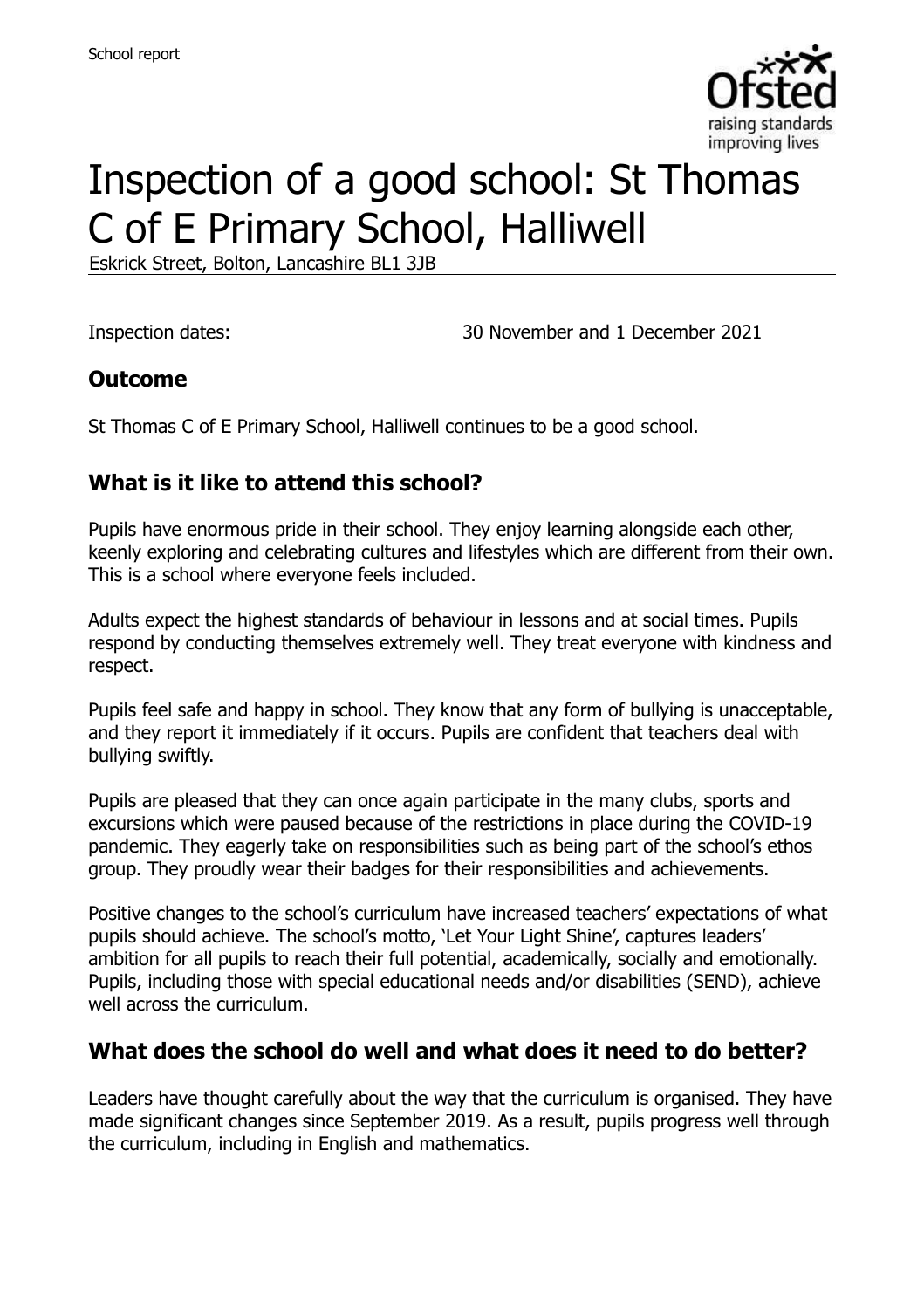

Before starting any new work, teachers skilfully remind pupils of what they have learned previously. This is so that pupils can successfully add new knowledge to what they already know. Teachers use effective strategies to help pupils to remember their work. For example, there is a 'wow experience' in every topic, designed to capture pupils' imagination and to make sure that they do not forget what they have learned.

Teachers have strong subject knowledge. As curriculum changes were introduced, leaders ensured that teachers received appropriate training. Teachers have the skills and knowledge necessary to deliver the curriculum effectively.

The way that teachers plan for learning has improved the richness of pupils' knowledge and understanding. For example, in mathematics, pupils learn how to use more than one method to solve a problem. They are also required to explain why they would choose one method rather than another.

Leaders have ensured that reading is central to the life of the school. Teachers read to pupils every day. Pupils value this time. Staff ensure that pupils read widely. Each year, pupils read a variety of books by a wide range of authors. Pupils told the inspector that they enjoy reading and that their teachers do too.

Leaders have made successful changes to the phonics and reading programmes. These changes have increased teachers' expectations of what pupils can achieve. The teaching of early reading is well planned. Staff teach letters and sounds skilfully. They give extra help to those pupils who are not keeping up.

From Year 2, pupils have opportunities to develop a wider range of vocabulary and to understand more complex texts. As a result, most pupils can read accurately and fluently by the end of key stage 2.

Following the impact of the COVID-19 national lockdowns, some pupils have fallen further behind in their reading. As a result, some of these pupils are struggling to access the wider curriculum. Leaders have put into place the support needed to help these pupils to catch up quickly with their classmates. However, it is too early to see the full impact of their actions.

Most children join the school with speaking and listening skills which are lower than those typical for their age. Some children who speak English an additional language join the school with no knowledge of the English language. Teachers ensure that these pupils benefit from rich language experiences. This enables them to improve their English rapidly so that they can learn alongside their peers and join in with all aspects of school life.

Teachers quickly identify pupils with SEND. They make sure that they can join in with everything. Adults create an environment in which these pupils can settle and thrive. They give them help to follow the same programmes of learning as their classmates. Pupils with SEND progress well through the curriculum.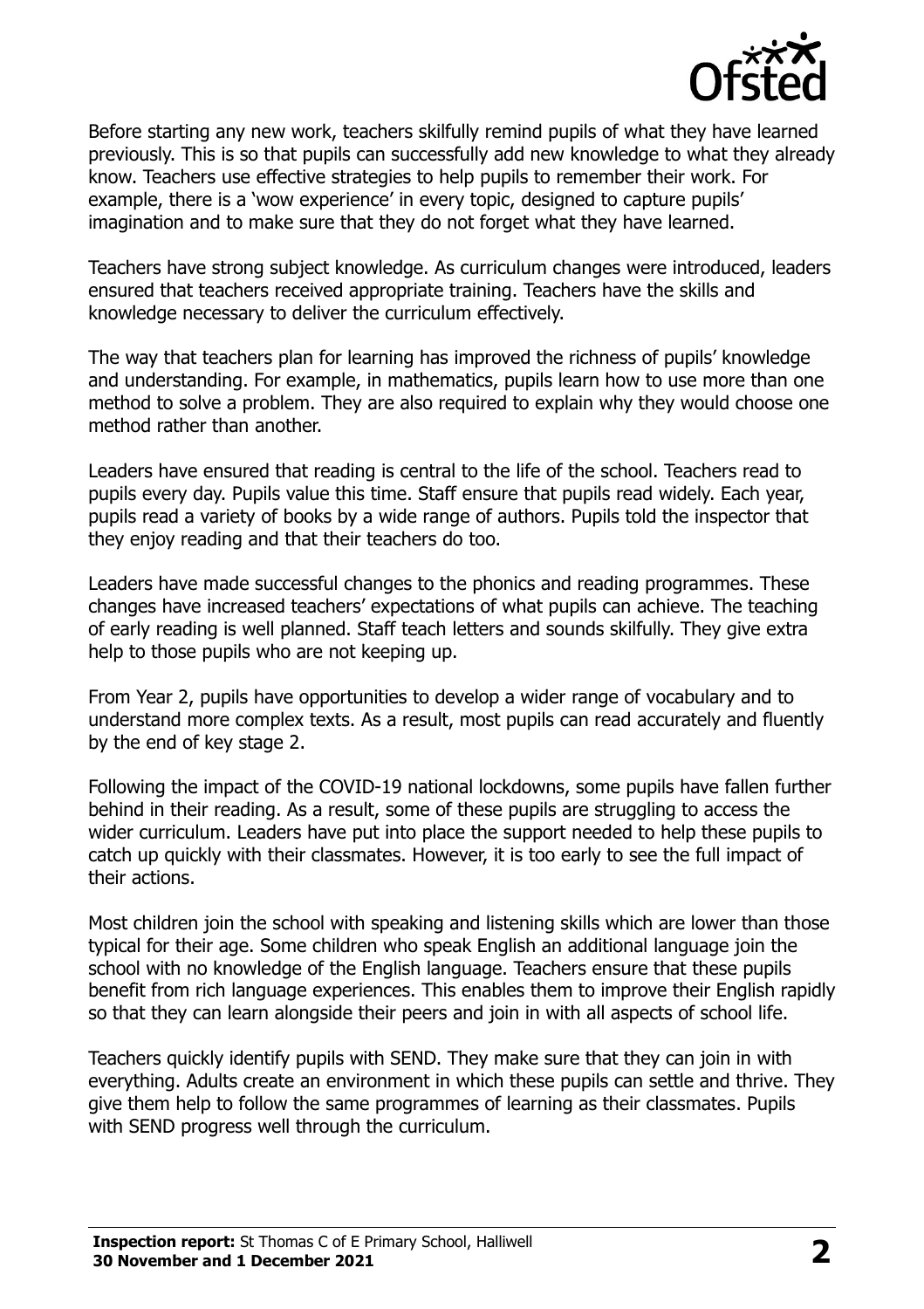

Staff in the early years make sure that all children settle in quickly, feel confident and enjoy learning. The early years curriculum is well planned. Children in the early years are well prepared for the demands of key stage 1.

The wider curriculum develops pupils' social skills, cultural awareness and emotional growth. The school gives pupils the opportunity to experience a range of extra-curricular social and cultural activities before moving on to secondary school.

Pupils behave well in lessons and during social times. They can learn without disruption. Teachers have created a calm and purposeful environment based on mutual respect.

Staff are proud to work at this school. They feel valued. They told the inspector that leaders consider staff's workload and well-being.

## **Safeguarding**

The arrangements for safeguarding are effective.

Leaders, including governors, ensure that the culture of safeguarding is strong. For example, all staff understand that safeguarding is everyone's responsibility.

Teachers make sure that pupils know how to keep themselves safe, including when using the internet.

Leaders ensure that all adults in the school undertake regular training so that they can recognise signs of abuse or neglect. Staff report concerns about pupils who may be at risk of harm immediately and leaders act swiftly. Leaders work well with outside agencies to help pupils and their families.

## **What does the school need to do to improve?**

#### **(Information for the school and appropriate authority)**

■ Due to the impact of the COVID-19 pandemic, some pupils have fallen further behind with their reading. This means that some of these pupils are unable to progress through the wider curriculum as effectively as they should. Leaders should ensure that they continue to help these pupils to catch up quickly with their classmates so that they can read fluently and accurately, and so that they can successfully access the wider curriculum.

## **Background**

When we have judged a school to be good, we will then normally go into the school about once every four years to confirm that the school remains good. This is called a section 8 inspection of a good or outstanding school, because it is carried out under section 8 of the Education Act 2005. We do not give graded judgements on a section 8 inspection. However, if we find evidence that a school would now receive a higher or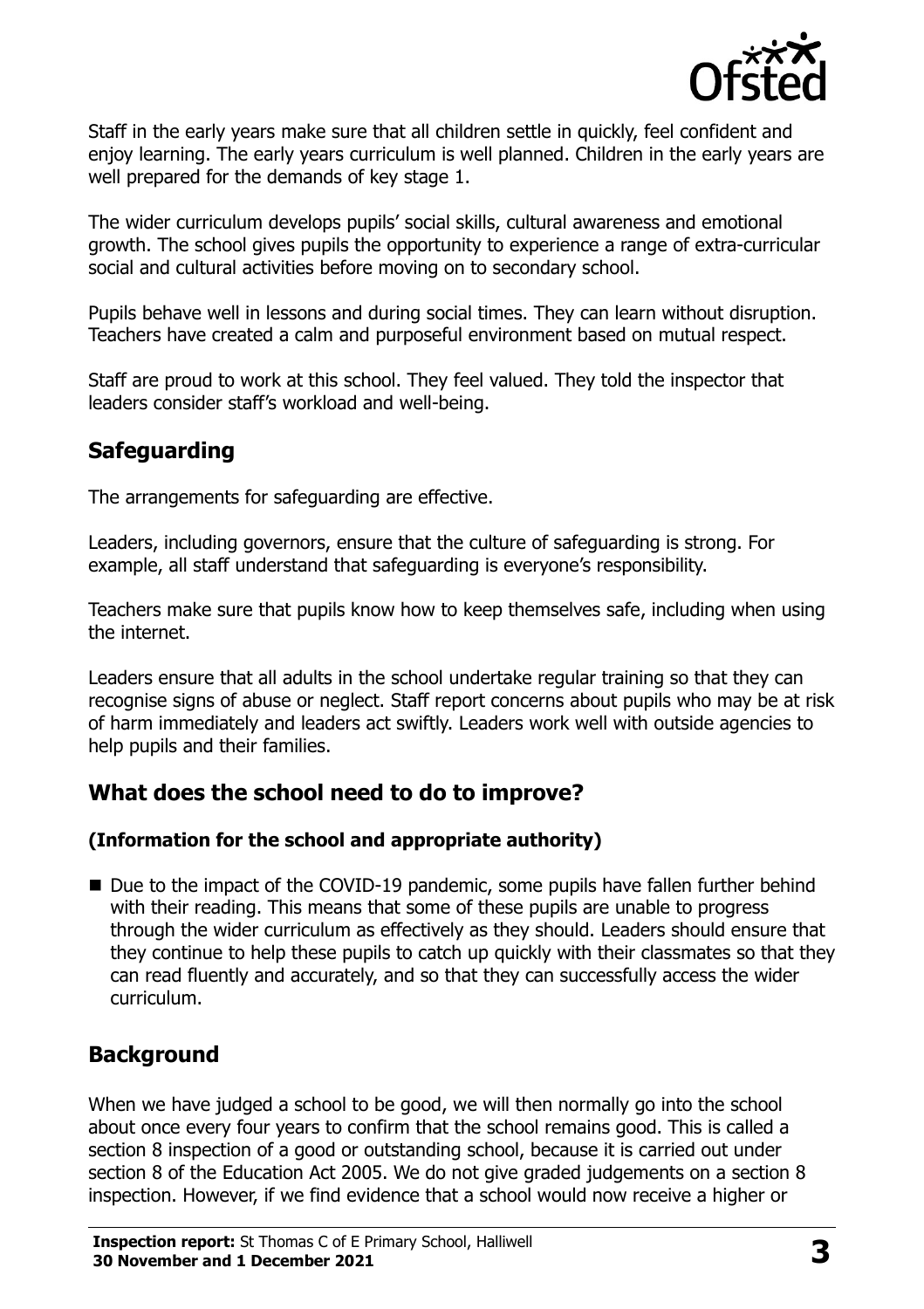

lower grade, then the next inspection will be a section 5 inspection. Usually this is within one to two years of the date of the section 8 inspection. If we have serious concerns about safeguarding, behaviour or the quality of education, we will deem the section 8 inspection as a section 5 inspection immediately.

This is the first section 8 inspection since we judged the school to be good in June 2016.

#### **How can I feed back my views?**

You can use [Ofsted Parent View](https://parentview.ofsted.gov.uk/) to give Ofsted your opinion on your child's school, or to find out what other parents and carers think. We use information from Ofsted Parent View when deciding which schools to inspect, when to inspect them and as part of their inspection.

The Department for Education has further quidance on how to complain about a school.

If you are the school and you are not happy with the inspection or the report, you can [complain to Ofsted.](https://www.gov.uk/complain-ofsted-report)

## **Further information**

You can search for [published performance information](http://www.compare-school-performance.service.gov.uk/) about the school.

In the report, '[disadvantaged pupils](http://www.gov.uk/guidance/pupil-premium-information-for-schools-and-alternative-provision-settings)' refers to those pupils who attract government pupil premium funding: pupils claiming free school meals at any point in the last six years and pupils in care or who left care through adoption or another formal route.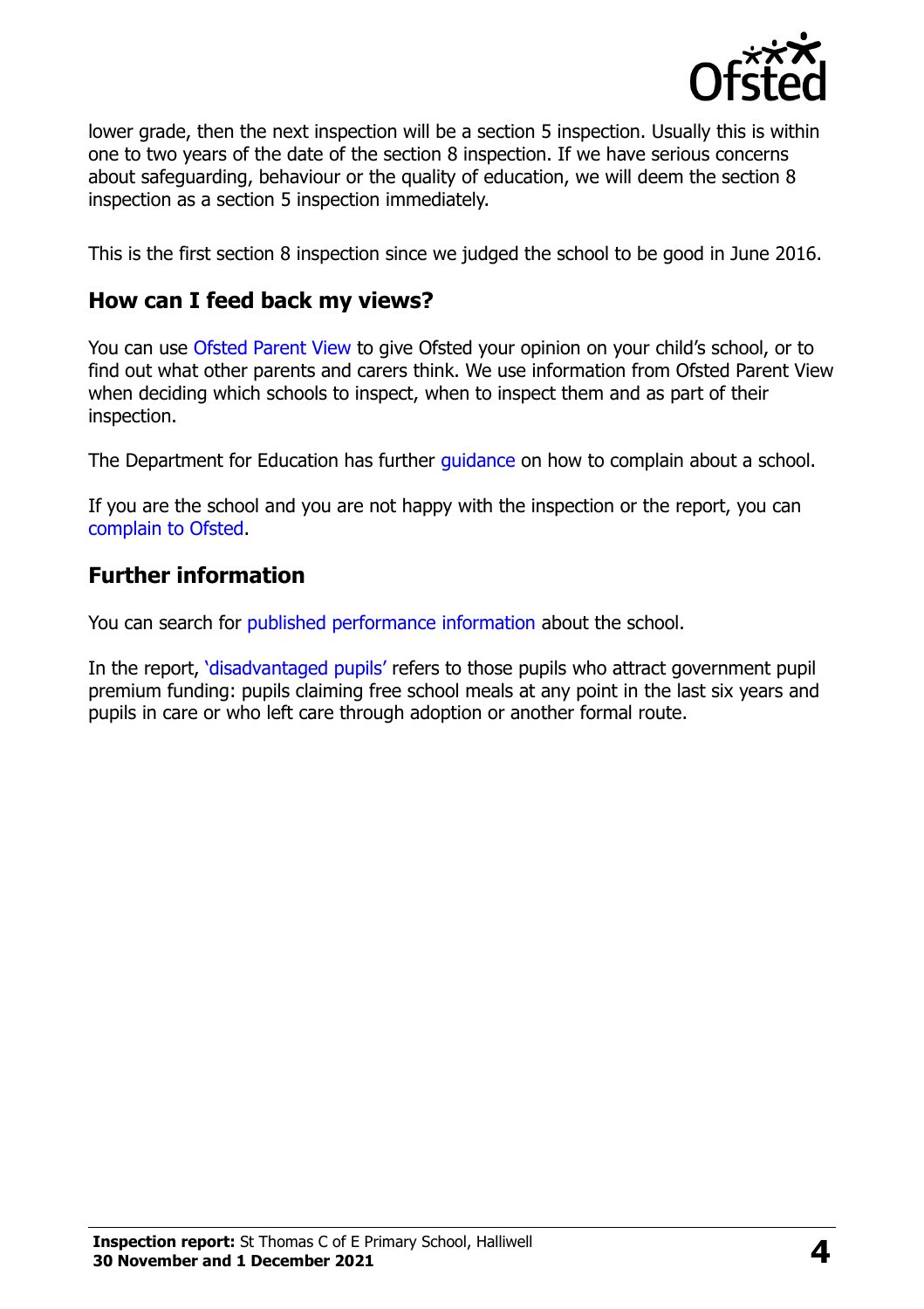

## **School details**

| Unique reference number             | 105218                                                            |
|-------------------------------------|-------------------------------------------------------------------|
| <b>Local authority</b>              | <b>Bolton</b>                                                     |
| <b>Inspection number</b>            | 10199903                                                          |
| <b>Type of school</b>               | Primary                                                           |
| <b>School category</b>              | Voluntary aided                                                   |
| Age range of pupils                 | 3 to 11                                                           |
| <b>Gender of pupils</b>             | Mixed                                                             |
| Number of pupils on the school roll | 346                                                               |
| <b>Appropriate authority</b>        | The governing body                                                |
| <b>Chair of governing body</b>      | David Pott                                                        |
| <b>Headteacher</b>                  | Abigail Fielden                                                   |
| Website                             | www.st-thomas-halliwell.bolton.sch.uk                             |
| Date of previous inspection         | 30 June 2016, under section 5 of the<br><b>Education Act 2005</b> |

## **Information about this school**

- The headteacher of a local primary school was acting as interim headteacher at the time of the inspection, as the substantive headteacher was on maternity leave. The substantive headteacher made herself available for the two days of the inspection.
- The school does not use any alternative provision.
- St. Thomas C of E Primary School is a Church of England voluntary-aided primary school. The previous section 48 inspection took place in March 2016.

## **Information about this inspection**

- This was the first routine inspection the school received since the COVID-19 pandemic began. The inspector discussed the impact of the pandemic with school leaders and has taken that into account in their evaluation.
- The inspector held discussions with the substantive headteacher and the interim headteacher, the deputy headteacher, assistant headteachers and the special educational needs coordinator.
- The inspector spoke to members of the governing body, including the chair of governors.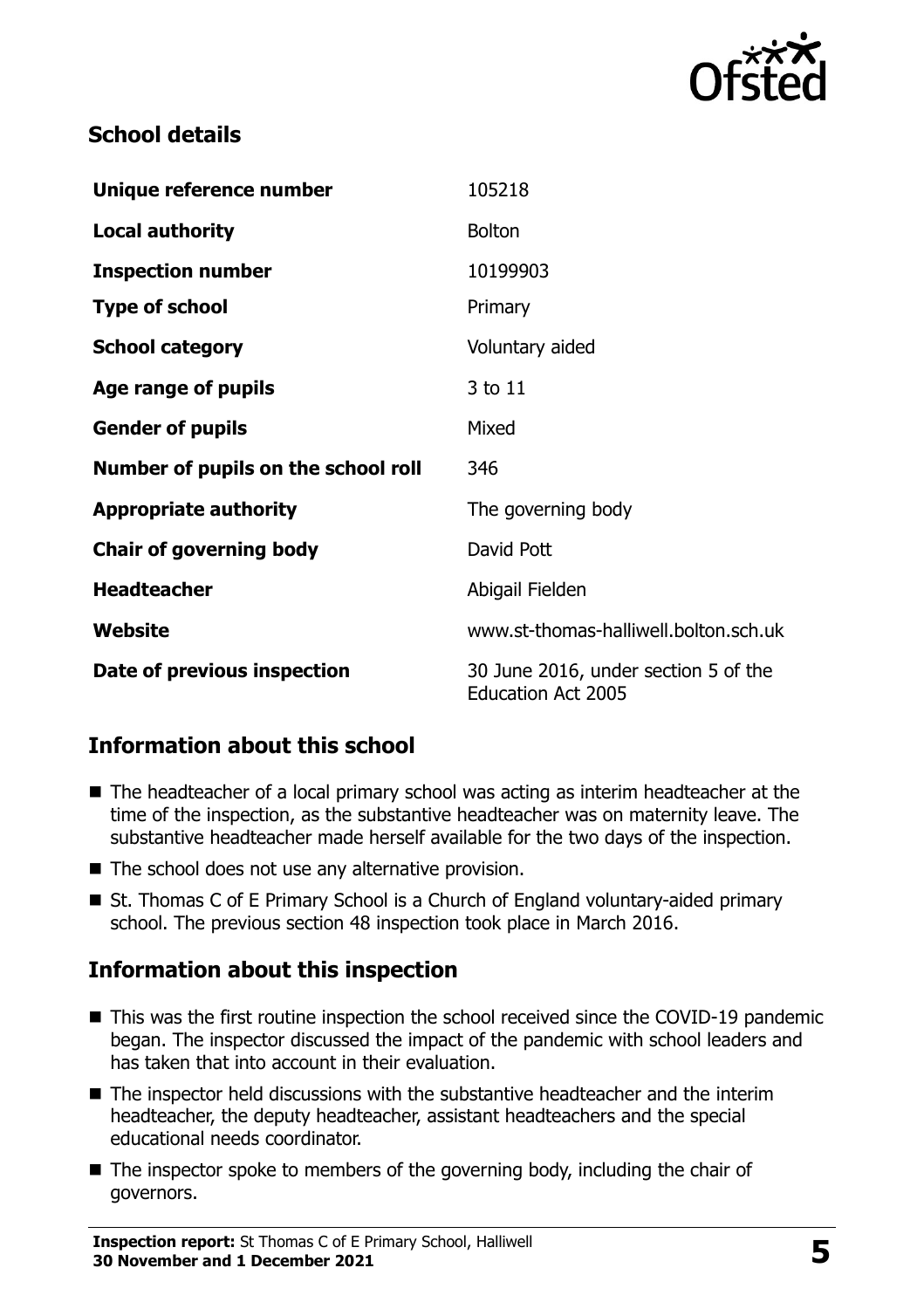

- The inspector carried out deep dives in the following subjects: early reading, mathematics and physical education. This involved discussions with subject leaders and teachers, as well as talking to pupils about their work. The inspector visited lessons in these subjects and scrutinised curriculum plans and pupils' work. She heard individual pupils reading to their teachers.
- The inspector analysed the school's records of recruitment checks on staff. She spoke to staff and leaders about the school's procedures and systems for safeguarding pupils. She also discussed with staff and pupils how the school teaches pupils to keep themselves safe, including when on the internet.
- The inspector observed pupils' behaviour in classrooms and at social times.
- The inspector considered the responses to Parent View, Ofsted's online survey. This included the free-text comments. She also reviewed the responses to Ofsted's staff and pupil surveys, and the school's own surveys of the views of parents.

#### **Inspection team**

Liz Kelly, lead inspector **CELL COLLEGATE:** Ofsted Inspector